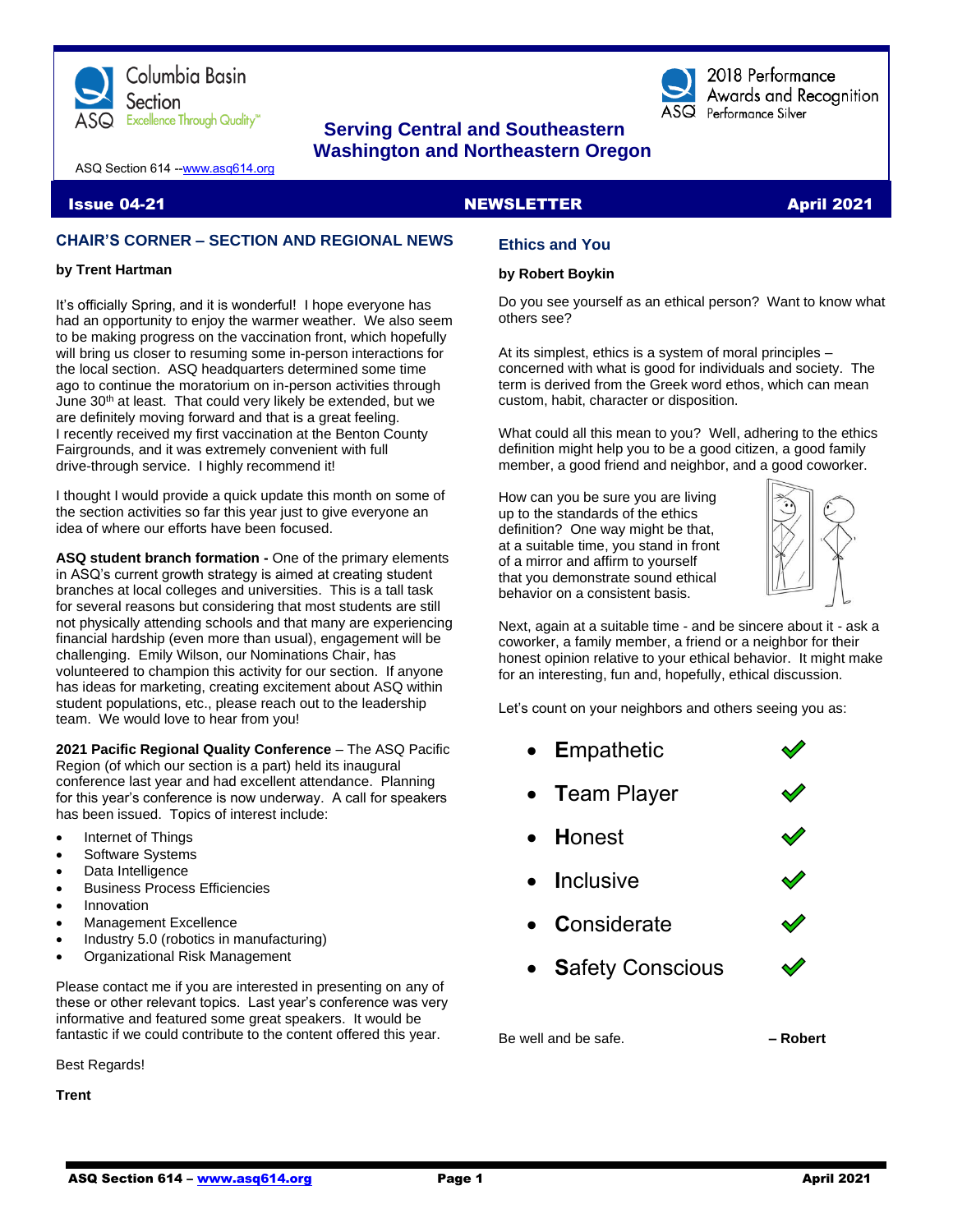

# **Invitation from ASQ San Antonio Section April 13, 2021 Virtual Meeting**



# **DATE**

# **Tuesday, April 13, 2021**

This is a virtual meeting/webinar. Information and instruction for how to join the meeting will be provided with registration.

# **Time:**

# **4:30 pm – 6:00 pm PDT**

(check registration site to confirm time)

# **Cost:**

**There is no charge for this meeting/webinar.**

**For more information and to register for this online/virtual meeting, click [here.](https://my.asq.org/events/item/60/2918) Registration is required by April 12.**

Attendance at this meeting earns RUs toward ASQ recertification.

Note: Be sure to use the same email address to join the virtual meeting as you use when registering in order to receive the RUs. You must register for the event and join virtually to receive RUs.

For more information about San Antonio ASQ Section #1404 click [here.](https://my.asq.org/communities/home/192)

For more information about our local Columbia Basin ASQ section and future upcoming events: [www.asq614.org/.](http://www.asq614.org/)

# **The Business World After COVID - 19**



# **John Knotts**

# **Professional and Personal Business Coach**

If change in business wasn't hard enough, along comes some virus out of left field to totally disrupt the world. COVID-19 turned into a Clarion Call for businesses in so many ways!

It was mid-January 2020, and I was sitting with Tim Handren, the CEO of Santikos Theater. We were talking about risk and how important it was to consider everything that might happen to your business. Tim was talking about this thing called "Coronavirus" and how movie theaters could have never planned for it. At the time, theaters in China were shutting down due to the virus – it had not hit our shores yet. I had not even heard about this coronavirus when I had this conversation. At that time, I wondered what impact it could possibly have on this CEO's business mind, let alone the impact on other businesses across the country.

The world had seen pandemics before. In 1968-1969, an estimated 1 million worldwide died and about 100,000 died in the United States. I was still a little kid when this happened, and my mother barely remembers it. Will this be true for COVID-19? Will it be soon forgotten?

By mid-April 2020, unemployment in the United States hit 22 million (14%). One month later, unemployment numbers exceeded 36 million (22%). Goldman Sachs warned that the real jobless rate will peak at 35%, up from the previous projection for a peak of 29%.

Just in my local neighborhood alone, entire strip malls of businesses shuttered their doors before even coming out of the first lockdown. Many more will close before the country finally fully opens back up. Even those that make it through the pandemic restrictions might not last through the rest of 2021.

So, what does a business today need to do to survive in this 'New Normal,' as it is being called? What does the future of business look like? If you want to be successful in business post-COVID, what should you focus on?

*About the Speaker: John Knotts is a personal and professional business coach and consultant with over 25 years of experience in military, non-profit, and commercial leadership and consulting. He has an extensive background in strategy, change, process, leadership, management, human capital, training and education, innovation, design, and communication. He believes strongly in a holistic and no-nonsense approach to establishing operational excellence. John has an extensive writing, speaking, facilitating, and teaching background. He holds a Master's Degree in Quality Systems Management from National Graduate School and his BS degree is in Management from American Military School.*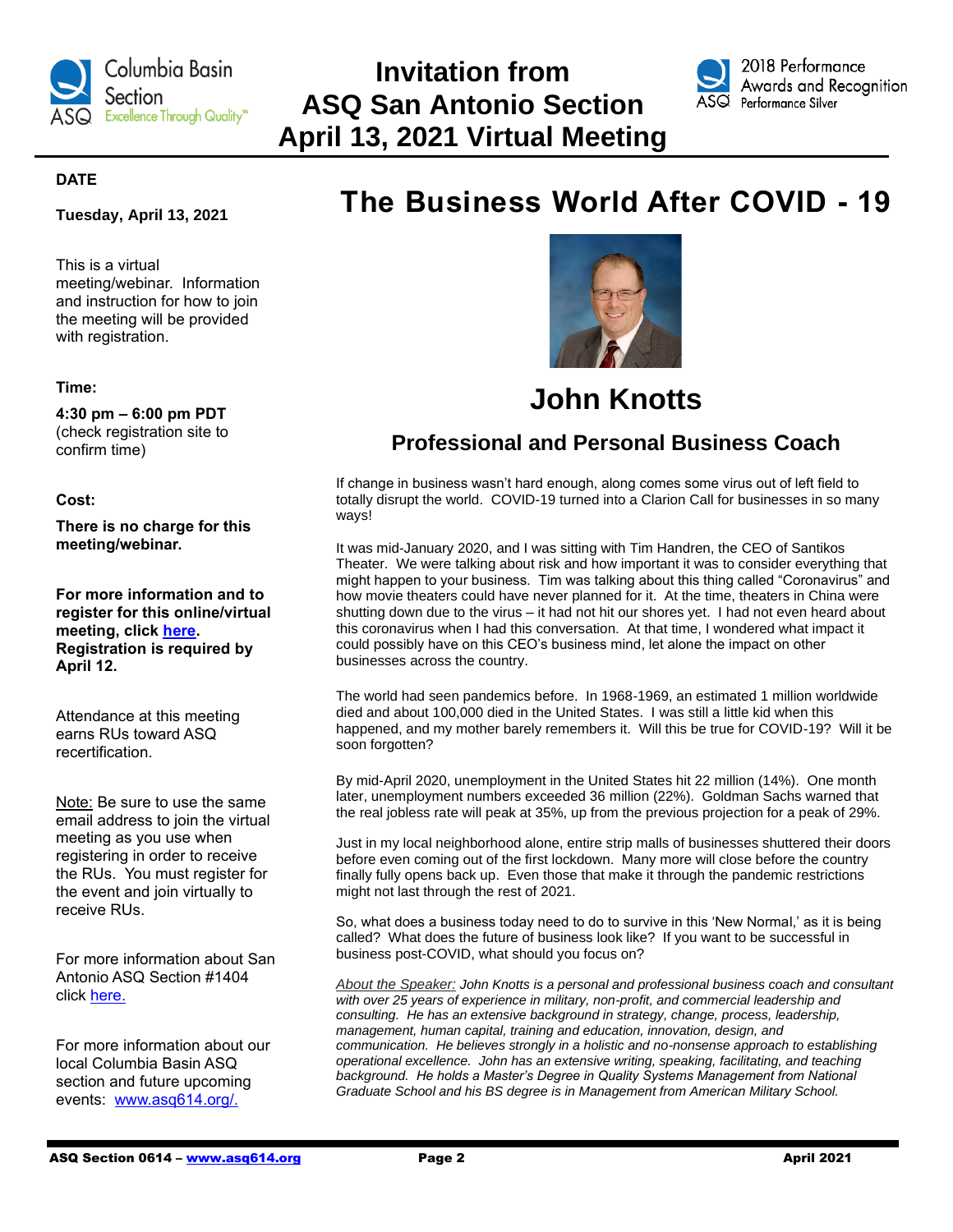

# **Invitation from ASQ Ann Arbor Section May 3, 2021 Virtual Meeting**



# **DATE**

**Monday, May 3, 2021**

This is a virtual meeting/webinar. Information and instruction for how to join the meeting will be provided with registration.

# **Time:**

**2:45 pm – 4:00 pm PDT** (check registration site to confirm time)

# **Cost:**

**There is no charge for this meeting/webinar.**

**For more information and to register for this online/virtual meeting, click [here.](https://asq.webex.com/mw3300/mywebex/default.do?nomenu=true&siteurl=asq&service=6&rnd=0.1629382508467777&main_url=https%3A%2F%2Fasq.webex.com%2Fec3300%2Feventcenter%2Fevent%2FeventAction.do%3FtheAction%3Dlandingfrommail%26%26%26EMK%3D4832534b00000004d1e5cd8f5eddd643c7e561cb6589b431493eb8854b8bedf44cf10f342d59b0bc%26siteurl%3Dasq%26confViewID%3D180986652181692085%26encryptTicket%3DSDJTSwAAAATX2XyhloJJDgdbpSRUZACsYhvLDR1RwDnlpyn9y7Aipw2%26email%3Ddondwrightmi%2540gmail.com) Registration is required by April 29.**

Attendance at this meeting earns RUs toward ASQ recertification.

Note: Be sure to use the same email address to join the virtual meeting as you use when registering in order to receive the RUs. You must register for the event and join virtually to receive RUs.

For more information about Ann Arbor ASQ Section #1010 click [here.](https://my.asq.org/communities/home/240)

For more information about our local Columbia Basin ASQ section and future upcoming events: [www.asq614.org/.](http://www.asq614.org/)

# **Corrosion Reliability**



**Dr. Jianhua Zhou**

# **ASQ Fellow, Consultant at JHZ Strategic QA**

Corrosion happens to various products such as chemical and petroleum equipment, automotive vehicles and components, highway bridges and infrastructures, home buildings and appliances, electrical and electronics, offshore structures and marine products.

Metal-loss corrosion is a major threat to the structural integrity and safe operation of underground oil and gas pipelines worldwide. The reliability-based corrosion management program has been increasingly used in the pipeline industry, which typically includes three tasks, namely periodic high-resolution inline inspections to detect and size corrosion defects on a given pipeline, engineering critical assessment of corrosion defects reported by the inspection tool, and mitigation of defects.

There are a number of engineering challenges involved in reliability-based corrosion management programs, including the probabilistic corrosion growth modeling based on imperfect inspection data, time-dependent reliability evaluation, and optimal inspection interval determination for corroding pipelines.

Dr. Zhou will discuss some of these things and will also share an example of modeling corrosion and evaluating reliability.

*About the Speaker: Prior to joining JHZ Strategic QA, Dr. Jianhua Zhou worked for Ford Motor Company where he held various positions including Vice President of Ford Asia Pacific Quality and New Model Programs, Corporate Executive Technical Leader and Member of Technology Advisory Board. Dr. Zhou has been actively involved in professional societies. He is an ASQ Fellow and Chief Technical Expert of ASQ Shanghai. He also serves as an Associate Editor of SAE International Journal of Materials and Manufacturing.* 

*Dr. Zhou has published more than 30 technical papers, including one in the Japan Journal of Quality Forum. He has been a keynote speaker and panelist at various international conferences and symposiums. He is a three-time award winner of Taguchi Robust Design. In 2009, ASQ recognized Dr. Zhou the Quality Professional of the Year, and in 2015 ASQ bestowed the title Fellow for his contribution to advancing quality. Dr. Zhou holds a US patent on vehicle durability as well as M.S. and Ph.D. degrees from the University of Michigan, and a B.S. degree from Nanjing University of Technology.*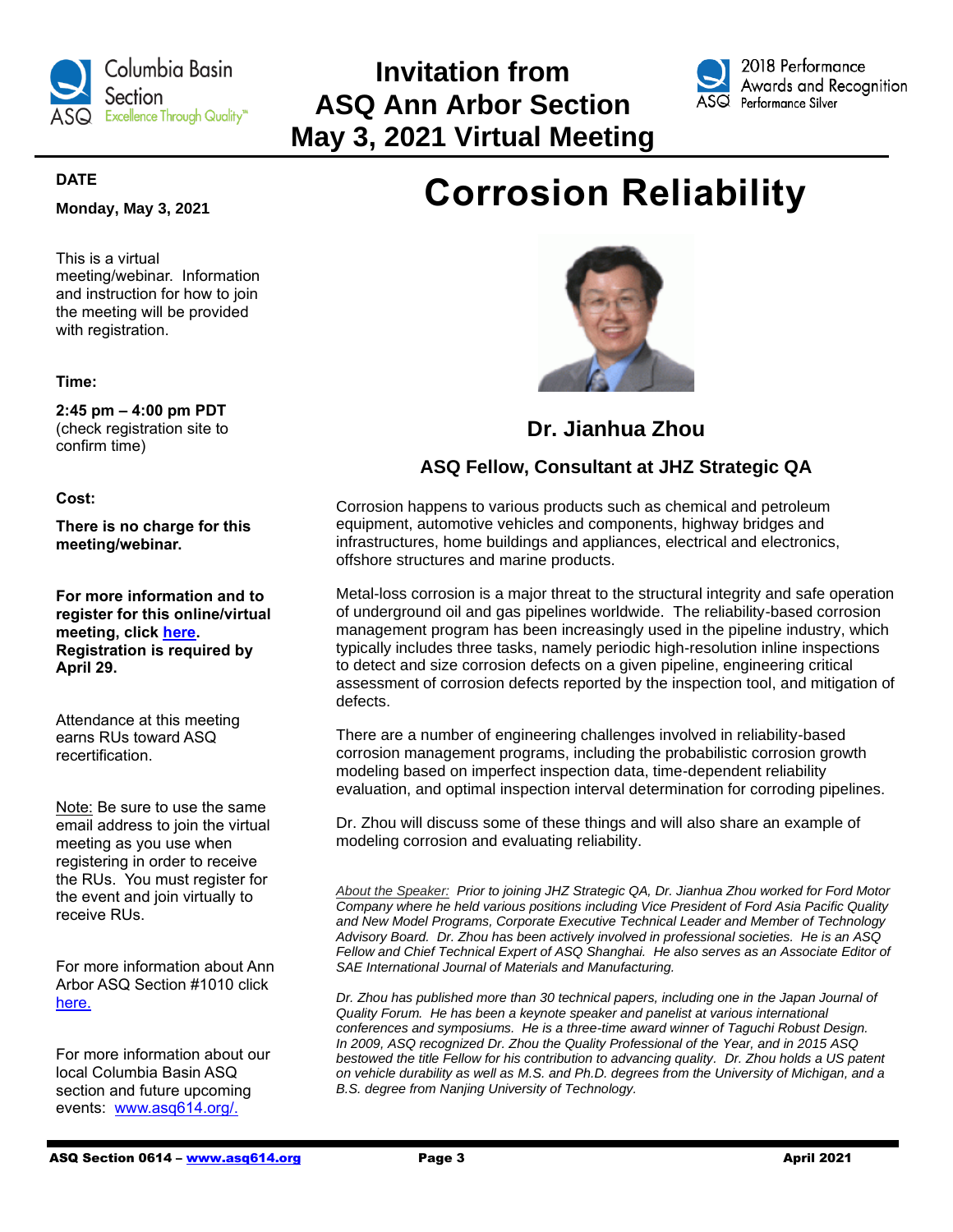# **APRIL MEMBER GIFTS – DIGITAL TRANSFORMATION**

Deploying an organization's digital strategy won't happen without its fair share of hiccups. There will be some common challenges that cut across all industries and digital maturity levels, and others that are specific to certain organizations. This month's free gifts for ASQ members include many different resources and guidance to help everyone persist through digital disruption and succeed on the path to excellence.

This month's gifts include:

- **Short introductions and videos** on Quality and the Digital Workforce, Digital Transformation and Blockchain, Implementing Quality 4.0 Initiatives and New Career Opportunities, and other related topics
- **Multiple Webcasts and Webinar presentations** including *Excelling on a Digital Transformation Journey* and *Preparing Your Organization for Its Move to the Next Level*
- **Free E-book Samplers** including *Excelling on a Digital Transformation Journey*, *The Definitive Guide to Digital Transformation and Quality 4.0*, and T*he Digital Helix: Transforming Your Organization's DNA to Thrive in the Digital Age* audiobook
- **Popular Articles and Benchmarking Reports** on Reengineering for the Digital Age, Reinvigorating Quality Thinking Throughout the Quality 4.0 Transformation, and Deploying a Digital Strategy
- **The New ASQ Mobile App!** This new member benefit will put the power of ASQ's knowledge, resources and quality networks in the palm of your hands, to support digital transformation efforts 24/7

Click [here](https://secure.asq.org/perl/msg.pl?prvurl=http://asq.org/membership/members/gift/?utm_source=email&utm_medium=email&utm_campaign=marketing_MarchMemberGift_03-2021) to access your free gifts by April 30.

# **APRIL IS NATIONAL VOLUNTEER MONTH**

*"Volunteers are the only human beings on the face of the earth who reflect this nation's compassion, unselfish caring, patience, and just plain loving one another." -Erma Bombeck*

April is National Volunteer Month. This celebrates the impact volunteers have on our lives and encourages active volunteerism in generations to come. Most often unpaid, volunteers generously donate a part of their lives to often do the work that nobody else likes to do — cleaning up after an event, fostering shelter dogs, chaperoning field trips, or helping the librarian; there are so many areas in need of volunteers.

This month, we salute all volunteers for their unwavering services to businesses and communities and hold aloft their examples to inspire young and adults towards volunteerism. With many thanks to those who currently serve on our section's leadership team and others who assist with section activities, we encourage more of our members to also consider volunteering to help with future activities. If you are interested, please contact one of our team members.

# **CERTIFICATION PATHWAY TOOL AND UPCOMING EXAMS**

ASQ Certifications are recognized as a mark of quality excellence in many industries. They are designed to help you advance your career, improve your organization, and prepare you to be a more accomplished and effective quality-focused professional. Advantages of obtaining an ASQ Certification include increased income potential, a competitive advantage, and global recognition.

Interested? But maybe not sure what type of certification you would like to pursue? ASQ has a nifty tool that you can use to explore your pathway to certification. Check it out [here.](https://asq.org/cert/?utm_campaign=certification%5Fcertdeadline2%5F01272021&utm_campaign=certification%5Fdeadline%5F071420&utm_medium=email&utm_medium=email&utm_source=email&utm_source=email)

Applications are now being accepted for upcoming ASQ Certification exams scheduled June 1-30, 2021. The application deadline is May 4 for the following certifications:

- CQA (Quality Auditor)
- CQE (Quality Engineer)
- CQIA (Quality Improvement Associate)
- CSQE (Software Quality Engineer)
- CSSGB (Six Sigma Green Belt)
- CQPA (Quality Process Analyst)
- CCT (Calibration Technician)
- CPGP (Pharmaceutical GMP Professional)

Click [here](https://asq.org/cert/dates) to sign up for an exam or for more information.

### **LINDA WESTFALL PRESENTATION**

#### **April 15 from 6:00 pm to 7:30 pm PDT**

We have learned from the Spokane ASQ section (#0619) that their April 15 virtual meeting will feature a presentation from Linda Westfall, a well-known Software Quality expert.

There will also be some time before the presentation for socializing and a few minutes afterwards for discussion and feedback.

There is no charge for this WebEx meeting – just join in from the **meeting link**, by meeting number 127 836 6527 and password AkyPkf2ZP53. For more information or to learn more about the Spokane section, clic[k here.](https://my.asq.org/communities/home/238)

# **QUOTE OF THE MONTH**

"Don't let yesterday take up too much of today."

~ Will Rogers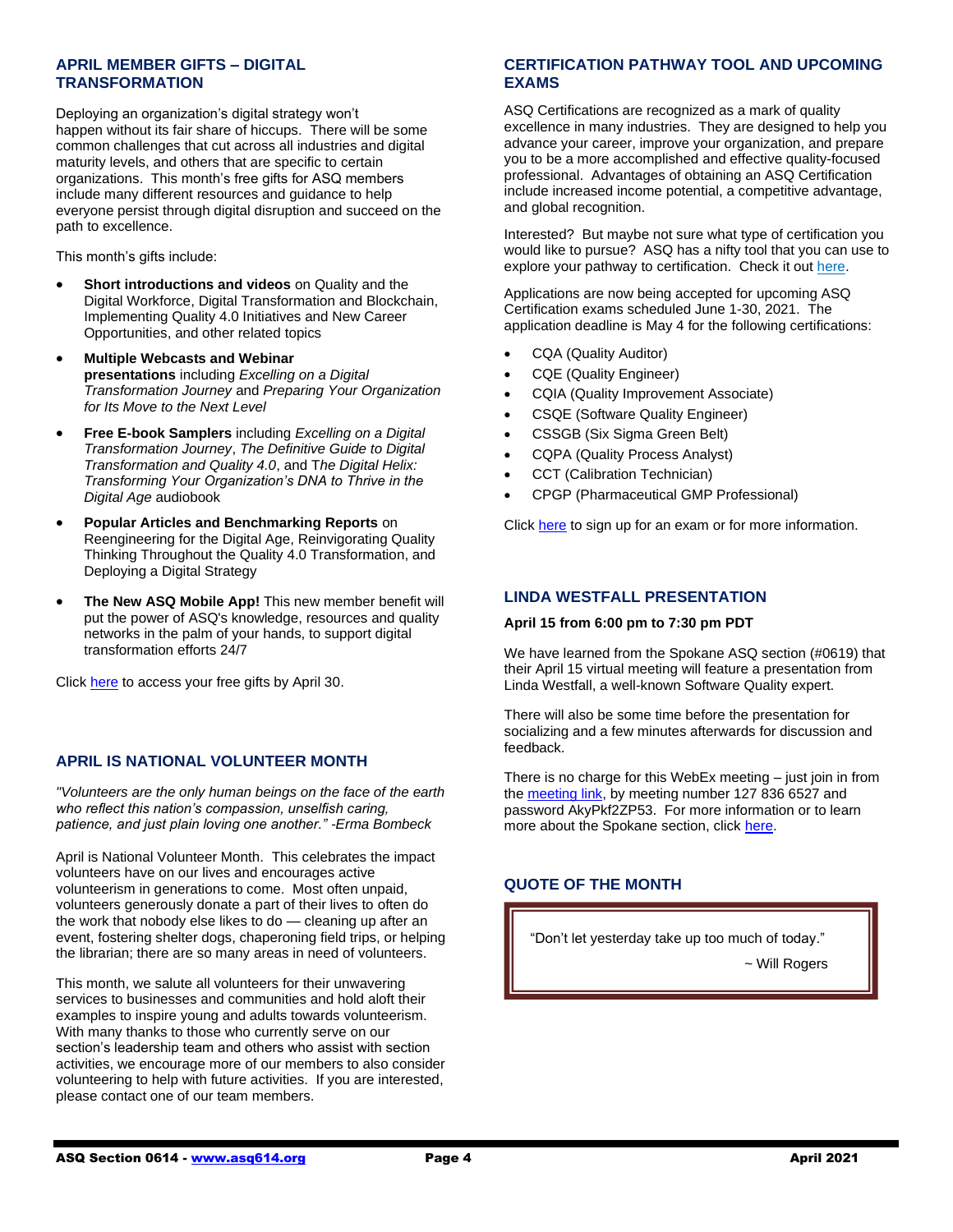# **ASQ MOBILE APP – A NEW AND EXCITING WAY TO STAY CONNECTED TO QUALITY!**

This past year has shown the important role technology plays in our ability to engage with each other and how it can make us feel connected when we are unable to gather in person.

Recognizing how technology can bring us together across physical distances, ASQ's 2021-2022 strategic plan includes initiatives to improve the member experience by leveraging technology to change the way members engage with ASQ.

#### Check out the ASQ [mobile app](http://aha.mmsend.com/link.cfm?r=8koB0sVt1s4d7n4kK9zCxA~~&pe=LLPISEgX-yZYdDXot0Ay6km5lNb-isgwoHDl6hlMqlBq8oekfwSJcwsxIolJteSzBHtRXpHfFuFM_sk1lfzgaw~~&t=vRDTUhDHdyjA0KUXhntEkw~~)**!**

Now you can connect with just a tap on your screen - opening up opportunities to explore, share, and learn. The app is intended to complement the ASQ.org website and the online myASQ member community. Digital transformation continues to propel the quality industry forward, and ASQ wants to provide contemporary ways for members to connect and access resources with their community of peers.

Here's what the new app can do for you:

- Tap into the rich knowledge of fellow ASQ members, connecting through the app to share content, ideas, and experiences
- Stay up to date with real-time society and breaking news in quality to keep you connected and informed on what's trending and what's on the horizon
- Access member benefits and resources immediately, including articles, videos, templates, and tools to enhance your knowledge and develop yourself professionally
- Organize and save topic resources that matter to you, utilizing App tools such as notifications, bookmarking, and hashtags, and schedule yourself for upcoming ASQ events
- Network with quality professionals like yourself through direct and group messaging, to make valuable career connections and help you solve your most pressing quality problems and challenges now
- And much more…

For more information, read the [FAQ](http://aha.mmsend.com/link.cfm?r=8koB0sVt1s4d7n4kK9zCxA~~&pe=4Y2v3x7OPq9ZCg3p9zO_nw-v9NEaG_ca_BOYky9M9KzMGr4YDCXiyOwjgqFDCciZPYYyuyxFhvHFjbXeMftPTQ~~&t=vRDTUhDHdyjA0KUXhntEkw~~) page, visit [ASQ.org](http://www.asq.org/) or contac[t ASQ Customer Care](mailto:help@asq.org) if you need assistance.

Has your email address changed? Help us keep you informed of Columbia Basin ASQ events and information by updating your contact information and email preferences at [http://www.asq.org/.](http://www.asq.org/) Log in and click "My Account" to update your membership record. You can add or make email, address and phone changes in the "Contact" tab, and then click on the "email preferences" tab to be sure you are subscribed to receive future Section communications.

# **CAREER DEVELOPMENT IN A VIRTUAL ENVIRONMENT**

#### **April 20 ASQ Event from 3 pm – 4 pm PDT**

Would you pay \$15 for two career coaches for an hour? This is an opportunity to hear from two expert Career Coaches about their perspectives on the current career and employment landscape.

Some of the topics to be covered include:

- Trends being observed
- How to maximize career development opportunities within your current company
- Laying the groundwork for exploring opportunities outside your company
- The importance of networking
- How to network in a virtual world while doing so in a comfortable way
- The value of a positive message and a strong LinkedIn presence

#### About the presenters:

Teddy Burriss *is a LinkedIn strategist, trainer & coach. Since early 2010, he has been delivering LinkedIn training and coaching programs for business professionals guiding them with the best practices and tactics of using LinkedIn as a business tool.*

Mike Brown *is a trainer, coach, consultant, and speaker who integrates business strategy and his experiences into his straight talk delivery. He has over 30 years of experience providing HR and training solutions for clients on four continents in a wide variety of industries, including non-profits and schools.*

For more information and to register for the April 20 event, click [here.](https://events.eply.com/CareerDevelopmentinaVirtualEnvironment3361769)

# **RESOLVING QUALITY ISSUES IN PRODUCTS**

#### **Virtual Presentation - April 21 from 6:00 pm to 7:30 pm PDT**

The San Gabriel ASQ section's April 21 meeting will focus on quality issues in products. Presenter Vijaya Pilly will provide a summary of technical issues in company products and how to apply Lean and Sigma technologies to find solutions to save on product costs and improve quality and reliability.

There is no charge for this virtual event, and you can earn RUs toward recertification for attending. For more information and to register, click [here.](https://www.eventbrite.com/e/2021-04-asq-san-gabriel-valley-monthly-meeting-tickets-149544986079?aff=odeimcmailchimp&utm_source=ASQ+702+Members+%26+Attendees&utm_campaign=cc2a6f9bb3-2018-03+ASQ+0702+Monthly+Meeting_COPY_01&utm_medium=email&utm_term=0_5cb6d4a937-cc2a6f9bb3-250793833&mc_cid=cc2a6f9bb3&mc_eid=9be15f98de)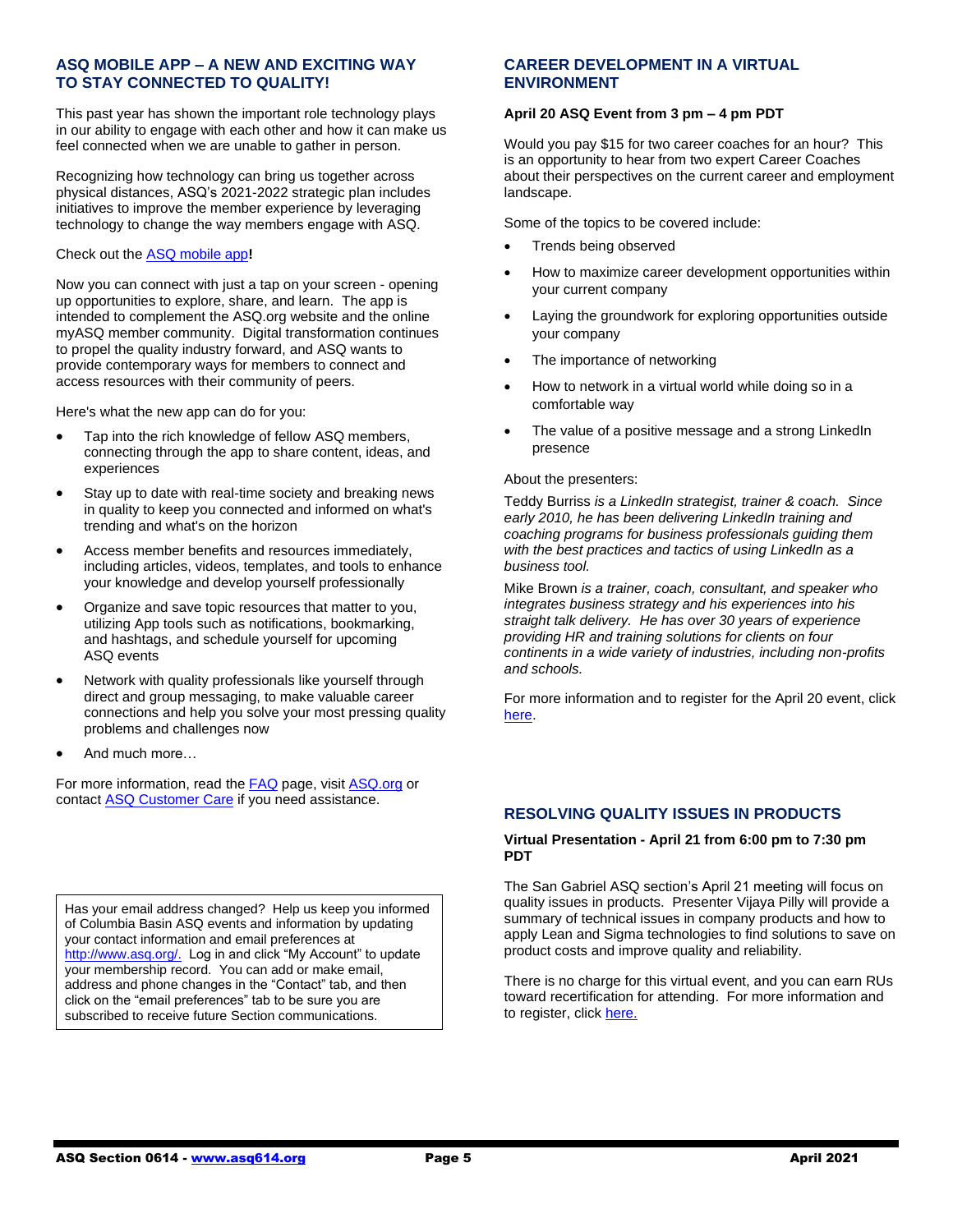# **INTERNATIONAL GUIDE DOG DAY IS APRIL 28**

Guide dogs provide opportunities for social interaction and greater independence for legally blind adults. International Guide Dog Day pays tribute to the dogs who do this impressive work. Guide dogs help the visually impaired make their way through the world while also offering love and comfort in many ways.

References to guide dogs date back to at least the 16<sup>th</sup> century. To make a donation to Guide Dogs of America, or for more information, click [here.](https://www.guidedogsofamerica.org/) or call 800-456-4843.

### **APRIL IS DISTRACTED DRIVING AWARENESS MONTH**

Though traffic has dropped significantly since the start of the COVID-19 pandemic, our roads have only gotten more dangerous. On a typical day, more than 700 people are still injured in distracted driving crashes. Talking on a cell phone - even hands-free - or texting or programming an in-vehicle infotainment system diverts your attention away from driving.

Keep yourself and others safe by taking the National Safety Council (NSC) [Just Drive pledge](https://cloud.safe.nsc.org/ddam-pledge?utm_source=sfmc&utm_medium=email&utm_campaign=COM%20629401&utm_content=) to drive distraction-free, and support efforts to make the roads safer for everyone.

Encourage others to also take action by sharing these offerings from NSC:

- Engaging posters to share virtually or post in your workplace
- 5-Minute Safety Talk and accompanying PowerPoint presentation to start a conversation around safe driving
- Infographics for social media and your in-house monitors
- Videos to help keep your workers safe behind the wheel and more

There is also a planner designed to engage team members in safe driving messages all month long. More information and materials can be accessed [here.](https://cloud.safe.nsc.org/ddam?utm_source=sfmc&utm_medium=email&utm_campaign=COM%20629401&utm_content=)



#### **ORGANIZATIONAL LEADERSHIP AFTER CRISIS**

#### **April 30 Round table from 11:30 am to 12:30 pm PDT**

Our current times require exceptional leadership as business leaders are faced with a unique set of challenges, the likes of which they've never faced. Distributed workforces, looming retirement shortages, IT cross-functionality and a new normal that hasn't quite set in yet… Calming the storm after a crisis...a leader's opportunities are endless!

Join the Lucas Organizational Performance Team for a panel discussion on leadership in 2021. This will be a round table discussion with Dale Walling, Joe Estey, Sr., Chris Lucas, and Joe Estey, Jr., providing a glimpse into the current state of leadership.

To help customize the event, questions may b[e submitted](https://www.lucasopt.com/leadership-panel-questions) prior to the discussion. To register for the event, click [here.](https://event.on24.com/eventRegistration/EventLobbyServlet?target=reg30.jsp&partnerref=marchnewsletter&eventid=3047146&sessionid=1&key=72E2F16BEB075A3580C20F61911F0B66®Tag=&V2=false&sourcepage=register)

## **ASQ WORLD CONFERENCE ON QUALITY & IMPROVEMENT**

#### **Virtual Event May 24-28**

Are you looking to connect with like-minded professionals focused on quality practices and excellence? ASQ's World Conference on Quality & Improvement (WCQI) is known globally as a great place to connect with your peers, engage with service providers, and sharpen your knowledge.

With safety in mind, this year's event will be completely virtual, convenient and interactive, with content available to participants all week long. Areas of focus include:

- Quality Foundations
- Strengthening the Supply Chain with Quality Risk **Management**
- The Quality Revolution will be Digitized
- Profiles in Excellence

Cost for the conference is \$575 for ASQ members, \$675 for non-members, and \$99 for student members.

Registration includes:

- Virtual opening session
- Two keynote presentations
- 25 live presentations

▪

▪

▪

- 70 on-demand presentations
- Access to presenters via the WCQI Speakers Lounge
- Access to exhibitors and ASQ resources in the WCQI Virtual Expo Hall
- Daily peer-to-peer networking and live entertainment
- Up to 5.0 RUs (toward recertification)
- Member access to all presentation materials for one year

For more information about the scheduled keynote speakers, educational sessions and networking opportunities, click [here.](https://asq.org/conferences/wcqi)